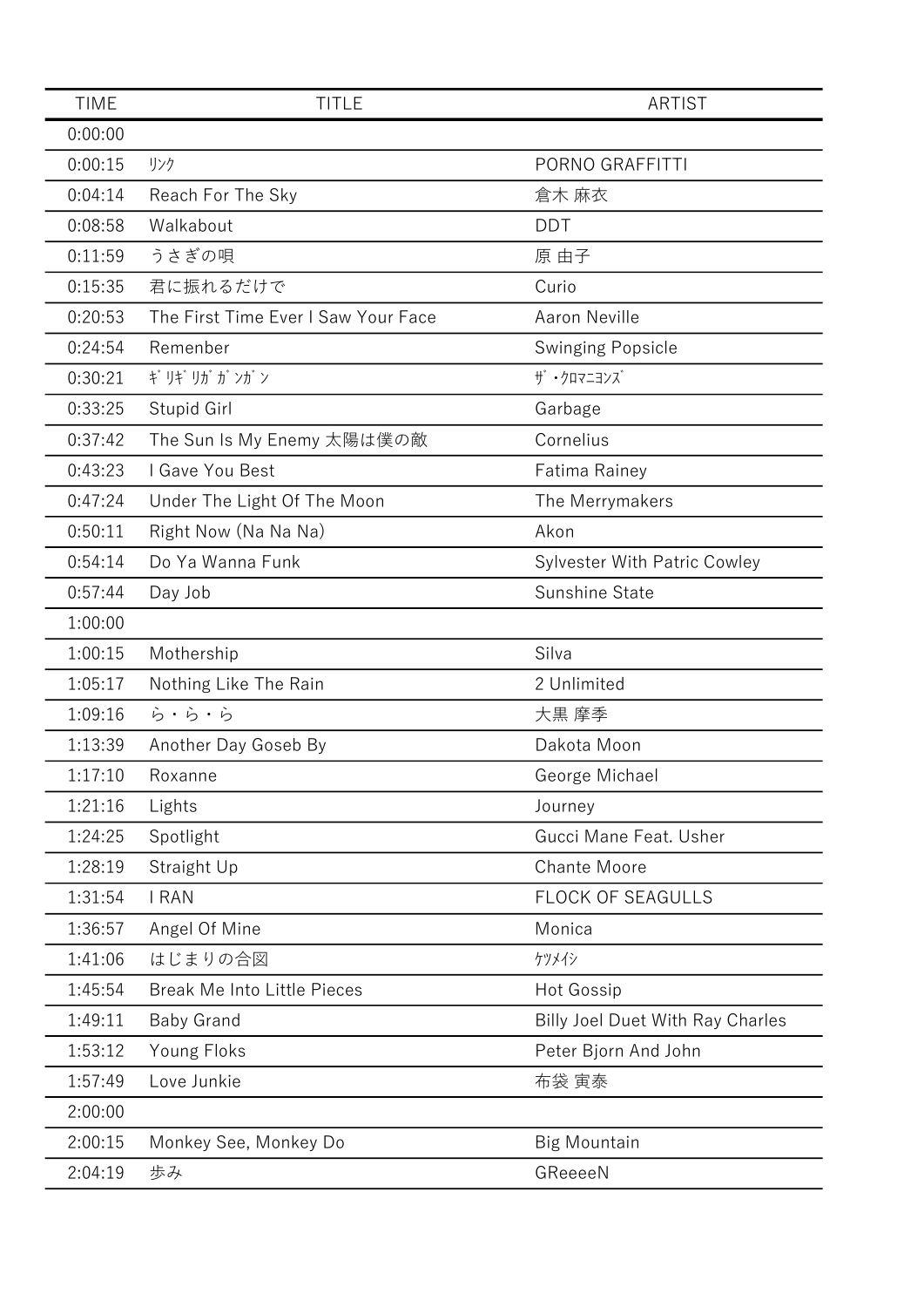| <b>TIME</b> | <b>TITLE</b>                    | <b>ARTIST</b>                     |
|-------------|---------------------------------|-----------------------------------|
| 2:08:30     | orbit-3                         | m-flo                             |
| 2:13:17     | エンゼ ルフィッシュ                      | The Pillows                       |
| 2:17:19     | <b>BUILT TO LAST</b>            | <b>MELEE</b>                      |
| 2:21:00     | You Want More                   | holly cole                        |
| 2:25:29     | Where Is The Love               | Roberta Flack With Donny Hathaway |
| 2:28:10     | Make Love Stay                  | Dan Fogelberg                     |
| 2:32:41     | Little Piece Of Heaven          | Neville Brothers                  |
| 2:36:42     | $Oh$ $ \cdots$                  | Sakura                            |
| 2:42:00     | One                             | Aska                              |
| 2:46:00     | 中央線                             | 矢野 顕子                             |
| 2:49:58     | I Drive Myself Crazy            | 'N Sync                           |
| 2:53:54     | 東京恋愛専科・または恋は言ってみりゃボディー・ブロー 小沢健二 |                                   |
| 3:00:00     |                                 |                                   |
| 3:00:14     | What Cha' Gonna Do For Me       | Chaka Khan                        |
| 3:04:00     | Steal Your Thunder              | Prefab Sprout                     |
| 3:07:37     | Being With You                  | Smokey Robinson & The Miracles    |
| 3:11:34     | Heaven                          | Glen Scott                        |
| 3:15:24     | Hotel California                | Al. B. Sure!                      |
| 3:21:08     | Talking In Your Sleep           | The Romantics                     |
| 3:24:58     | IN THE MORNING                  | <b>RAZORLIGHT</b>                 |
| 3:28:38     | LIVELY UP YOURSELF              | <b>BOB MARLEY</b>                 |
| 3:31:32     | だいじょうぶ I'm All Right            | <b>KAN</b>                        |
| 3:35:36     | All In Good Time                | The Whispers                      |
| 3:39:42     | Smile Like You Mean It          | Killers                           |
| 3:43:36     | ワンダ フル Cha-Cha                  | 山下 久美子                            |
| 3:47:26     | Sexy                            | Hitomi                            |
| 3:52:59     | All That I Can Say              | Mary J.Blige                      |
| 3:56:20     | Cocain                          | Eric Clapton                      |
| 3:59:50     | I Think About Lovin' You        | Earth, Wind & Fire                |
| 4:00:00     |                                 |                                   |
| 4:05:38     | <b>EVERYBODY'S TALKIN'</b>      | The Beautiful South               |
| 4:08:10     | 時間旅行                            | Dreams Come True                  |
| 4:12:27     | Susie Darlin'                   | Robin Luke                        |
| 4:15:03     | Going Further                   | Cloudberry Jam                    |
| 4:18:55     | Beautiful                       | christina aguilera                |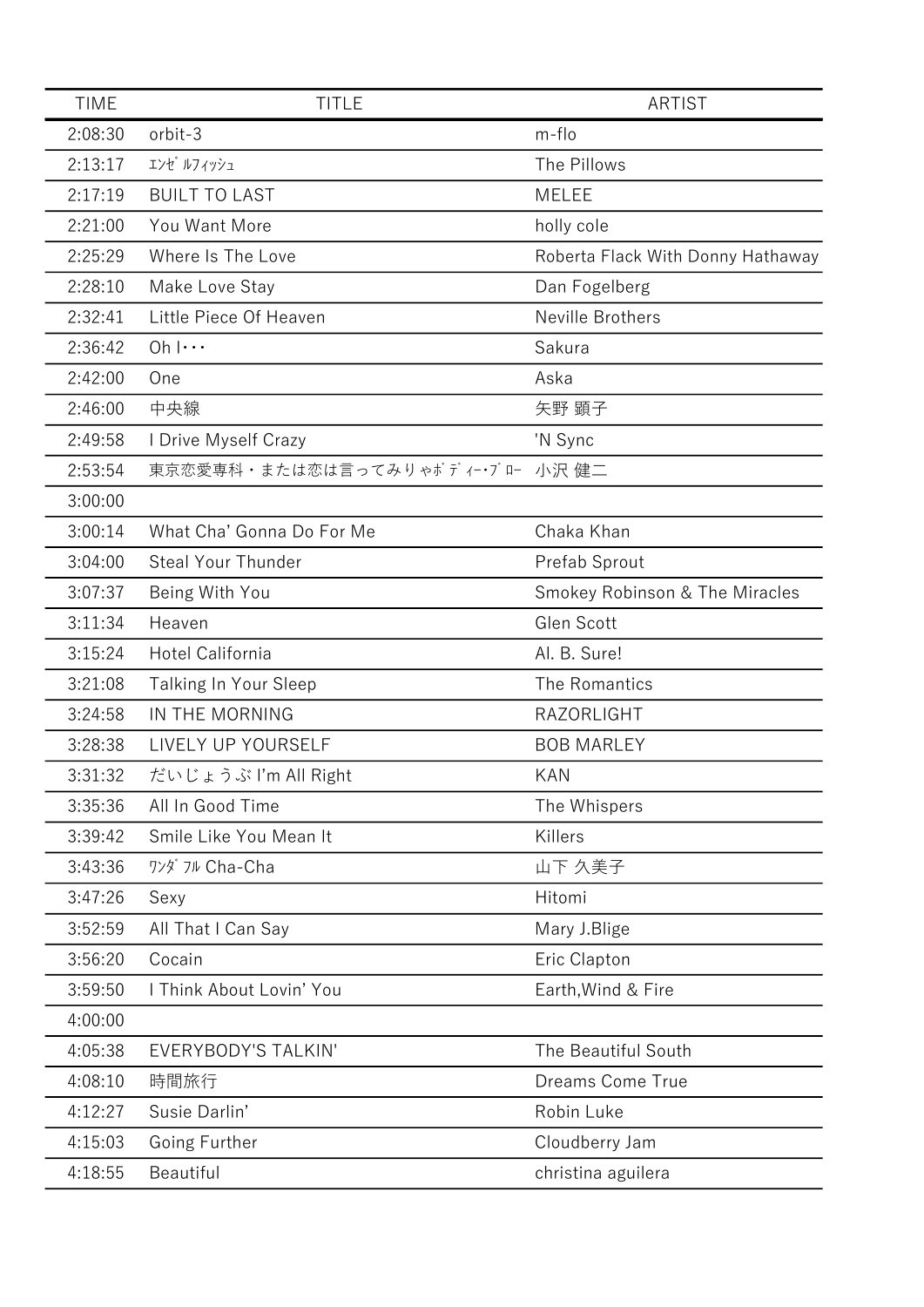| <b>TIME</b> | <b>TITLE</b>                 | <b>ARTIST</b>                                   |
|-------------|------------------------------|-------------------------------------------------|
| 4:22:54     | How High The Moon            | 小林<br>桂                                         |
| 4:25:19     | 風をあつめて                       | 玲葉奈                                             |
| 4:30:02     | Somethin' Special            | Quincy Jones                                    |
| 4:33:47     | サナギ                          | スガ シカオ                                          |
| 4:38:35     | Because You Loved Me         | James Grear & Co.                               |
| 4:42:30     | 淡い花色                         | 古内 東子                                           |
| 4:47:44     | Everybody Have Fun Tonight   | Wang Chung                                      |
| 4:51:52     | Falling In Love Again        | Eagle-Eye Cherry                                |
| 4:54:56     | Not Enough Love In The World | Don Henly                                       |
| 4:58:44     | The Blue Cafe                | Chris Rea                                       |
| 5:00:00     |                              |                                                 |
| 5:00:00     | 夜空                           | 加藤<br>ミリヤ                                       |
| 5:03:47     | Never Gonna Cry!             | Misia                                           |
| 5:09:42     | IN MY LIFE                   | <b>ROD TEWART</b>                               |
| 5:11:36     | The Captain Of Her heart     | Double                                          |
| 5:15:32     | miss you                     | m-flo loves melody. & 山本<br>領平                  |
| 5:21:24     | Sugar!!                      | Fujifabric                                      |
| 5:25:32     | Happy People                 | R. Kelly                                        |
| 5:30:27     | Good Bye Again               | John Denver                                     |
| 5:34:02     | <b>Heartbreak Hotel</b>      | WHITNEY HOUSTON feat. FAITH EVANS & KELLY PRICE |
| 5:38:31     | Nice And Lovely              | Shaggy                                          |
| 5:42:12     | As Long As You Love Me       | <b>Backstreet Boys</b>                          |
| 5:45:52     | はじまりのla                      | <b>Dreams Come True</b>                         |
| 5:50:02     | When Will I See You Again    | The Three Degrees                               |
| 5:52:57     | <b>ROLL</b>                  | Porno Graffitti                                 |
| 5:57:44     | Loving Every Minute          | Jeniifer Brown                                  |
| 6:00:00     |                              |                                                 |
| 6:00:15     | <b>DANKE SCHOEN</b>          | noon                                            |
| 6:03:10     | オリジナル<br>スマイル                | <b>SMAP</b>                                     |
| 6:08:13     | If It's Cool                 | <b>NESIAN MYSTIK</b>                            |
| 6:12:49     | Heartbeat                    | Tahiti 80                                       |
| 6:16:14     | Something For The Pain       | Bon Jovi                                        |
| 6:20:59     | Humpin' Around               | Bobby Brown                                     |
| 6:27:16     | Just Dance                   | Lady GaGa Feat. Colby O'Donis                   |
| 6:31:16     | 疾走                           | <b>GRAPEVINE</b>                                |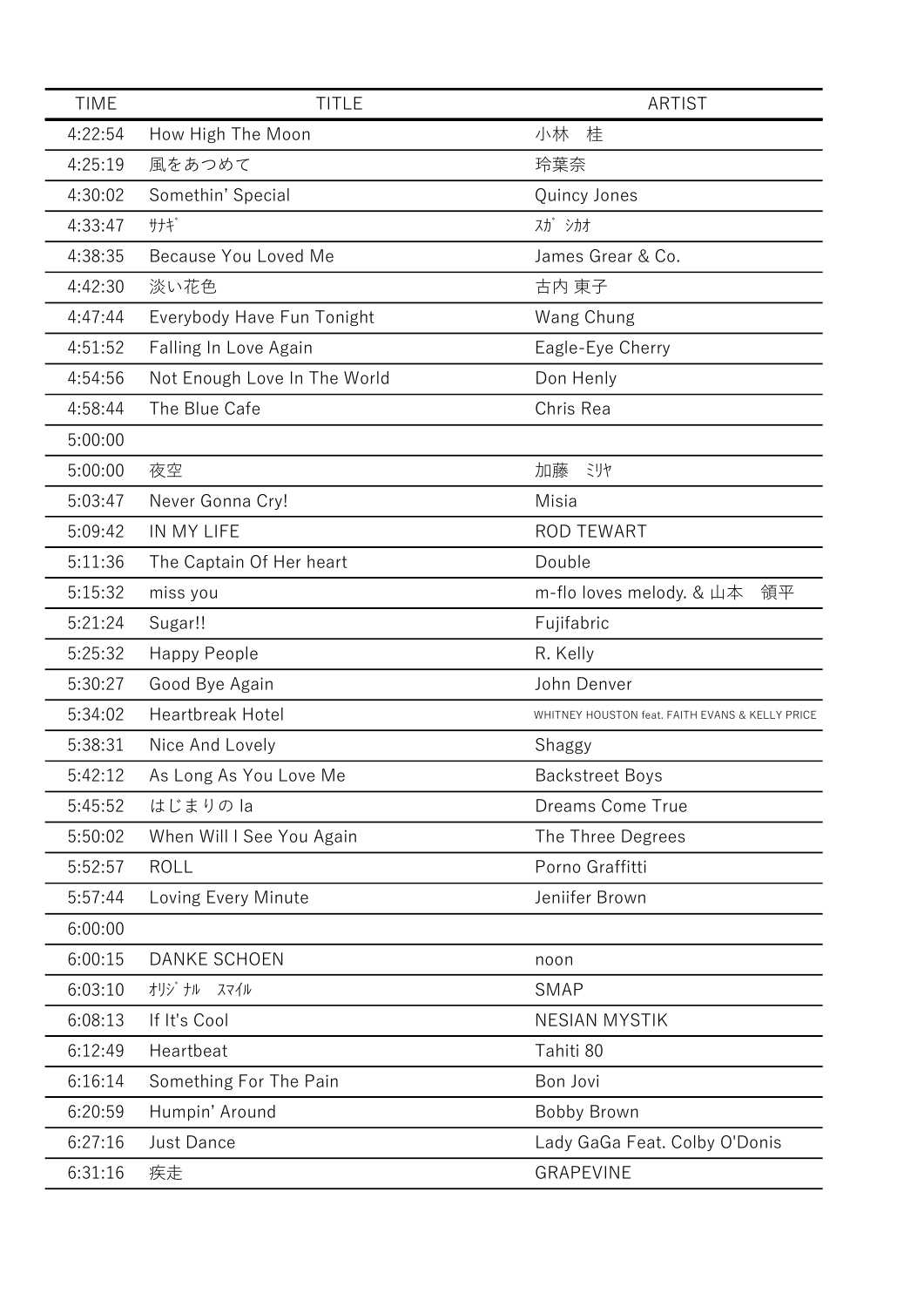| <b>TIME</b> | <b>TITLE</b>                  | <b>ARTIST</b>                         |
|-------------|-------------------------------|---------------------------------------|
| 6:34:49     | ひまわりの丘で                       | 原田 知世                                 |
| 6:38:14     | The Rose                      | Leann Rimes                           |
| 6:41:46     | Then The Morning Comes        | Smash Mouth                           |
| 6:44:46     | ストロベリー                        | Sads                                  |
| 6:50:59     | Can't See Me                  | lan Brown                             |
| 6:55:53     | <b>MAGIC MAN</b>              | <b>HEART</b>                          |
| 7:00:00     |                               |                                       |
| 7:02:06     | Sucker                        | Jonas Brothers                        |
| 7:05:05     | <b>IT'S ONLY LOVE</b>         | 雅治<br>福山                              |
| 7:09:59     | WHY DO YOU LOVE ME            | GARBAGE                               |
| 7:13:50     | In The Mood                   | Chicago                               |
| 7:17:39     | ワダツミの木                        | 元 ちとせ                                 |
| 7:23:30     | Someone Like You              | Adele                                 |
| 7:28:30     | Listen To The Music           | The Doobie Brothers                   |
| 7:32:10     | I Don't Want To Talk About It | Everything But The Girl               |
| 7:36:46     | Adventure                     | [ALEXANDROS]                          |
| 7:41:12     | Slide                         | The Goo Goo Dolls                     |
| 7:45:03     | Celebration                   | Fun Factory                           |
| 7:48:28     | <b>GET BACK</b>               | The Beatles                           |
| 7:51:54     | <b>Sweet Refrain</b>          | Perfume                               |
| 7:56:44     | Keeps Gettin' Better          | Christina Aguilera                    |
| 8:00:00     |                               |                                       |
| 8:02:06     | MJB Da MVP                    | Mary J. Blige                         |
| 8:06:04     | <b>Beats</b>                  | <b>Bird</b>                           |
| 8:10:46     | TEN STOREY LOVE SONG          | THE STONE ROSES                       |
| 8:15:05     | Live And Let Die              | Guns N' Roses                         |
| 8:18:12     | 輝く時間の中で                       | 植村花菜                                  |
| 8:23:47     | You Were Loved                | Whitney Houston                       |
| 8:28:13     | <b>JET LAG</b>                | SIMPLE PLAN feat. NATASHA BEDINGFIELD |
| 8:31:34     | With Or Without You           | U <sub>2</sub>                        |
| 8:36:45     | くだらないの中に                      | 星野 源                                  |
| 8:40:57     | <b>Big Yellow Taxi</b>        | Joni Mitchell                         |
| 8:43:34     | Each Time                     | East Seventeen                        |
| 8:47:21     | Mesmerize                     | Ja Rule Feat. Ashanti                 |
| 8:51:11     | アゲハ                           | 斎藤 和義                                 |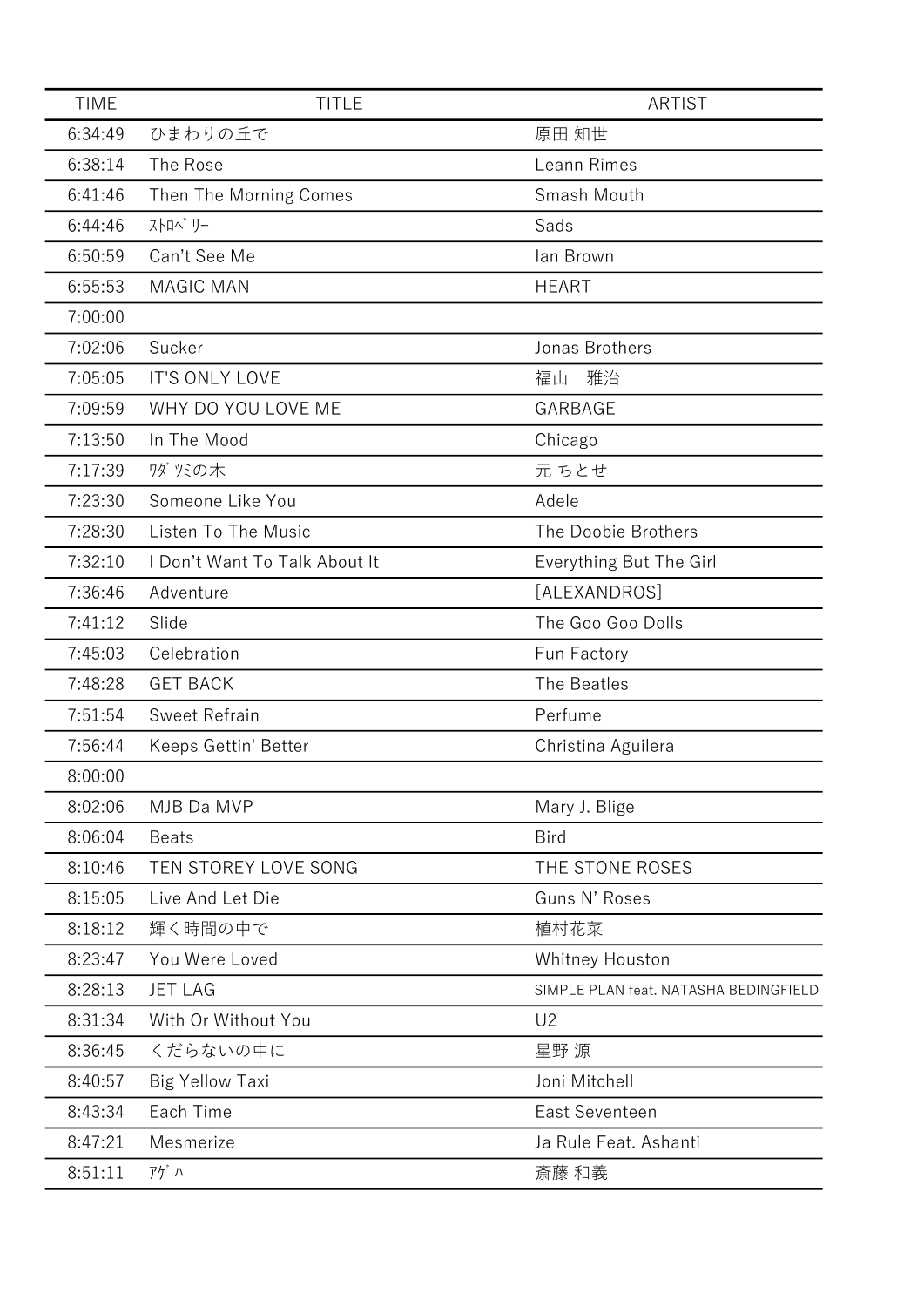| <b>TIME</b> | <b>TITLE</b>                              | <b>ARTIST</b>                       |
|-------------|-------------------------------------------|-------------------------------------|
| 8:55:41     | Glitter In Their Eyes                     | Patti Smith                         |
| 9:00:00     |                                           |                                     |
| 9:02:05     | <b>DANCE</b>                              | ALEXANDRA STAN                      |
| 9:05:47     | レター                                       | ハナレグミ                               |
| 9:10:28     | I'm A Tree                                | Imani Coppola                       |
| 9:13:37     | House Of Bamboo                           | Southern Culture On The Skids       |
| 9:16:47     | 遠陰                                        | CHEMISTRY feat. John Legend         |
| 9:21:51     | Just Once                                 | James Ingram                        |
| 9:26:39     | Happy Birthday                            | Altered Images                      |
| 9:29:36     | Heve You Never Been Mellow                | Olivia Newton-John                  |
| 9:33:28     | <b>HELP</b>                               | flumpool                            |
| 9:38:12     | <b>GIVE A LITTLE MORE</b>                 | <b>MAROON 5</b>                     |
| 9:41:33     | I Believe                                 | Mette Hartmann                      |
| 9:45:47     | The Blue Cafe                             | Chris Rea                           |
| 9:50:44     | 지 -                                       | aiko                                |
| 9:55:34     | HAVE YOU EVER SEEN THE RAIN               | <b>ROD STEWART</b>                  |
| 12:30:00    |                                           |                                     |
| 12:33:08    | <b>Billionaire</b>                        | Travie McCoy Feat. Bruno Mars       |
| 12:36:38    | LOVE, JOY, UNDERSTANDING                  | <b>INCOGNITO</b>                    |
| 12:43:36    | 立つんだジョー                                   | レミオロメン                              |
| 12:48:26    | ニュー・マイ・ノーマル                               | Mrs. GREEN APPLE                    |
| 12:52:28    | She Wants You                             | <b>Billie</b>                       |
| 12:56:00    | Say You Won't Let Go                      | James Arthur                        |
| 13:00:00    |                                           |                                     |
| 13:00:15    | You Got It All                            | The Jets                            |
| 13:04:20    | Until The End Of Time                     | Justin Timberlake Duet With Beyonce |
| 13:09:52    | Lazy Boy                                  | <b>Creepy Nuts</b>                  |
| 13:12:52    | Every Time I Close My Eyes                | Babyface                            |
| 13:18:06    | You You                                   | <b>SUPERFLY</b>                     |
| 13:22:41    | Crawling                                  | Linkin Park                         |
| 13:26:27    | Working For The Weekend                   | Loverboy                            |
| 16:00:00    |                                           |                                     |
| 16:00:14    | Lovesong <censored version=""></censored> | AMIEL                               |
| 16:03:44    | ネオメロト゛ラマティック                              | Porno Graffitti                     |
| 16:07:51    | Rule                                      | Nas Feat. Amerie                    |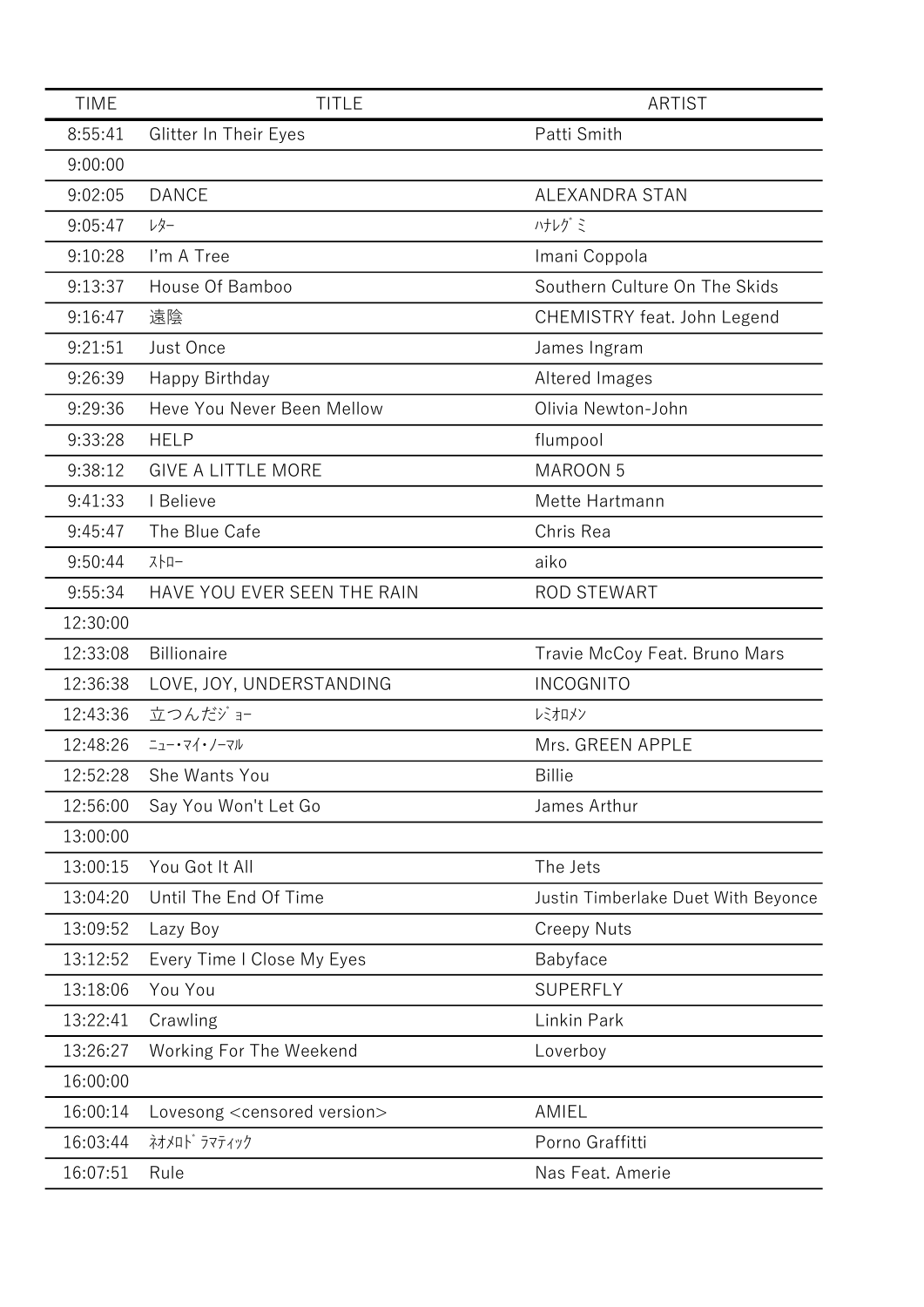| <b>TIME</b> | <b>TITLE</b>             | <b>ARTIST</b>              |
|-------------|--------------------------|----------------------------|
| 16:11:46    | Pump It                  | <b>Black Eyed Peas</b>     |
| 16:15:29    | Fighter                  | 中島美嘉×加藤ミリヤ                 |
| 16:20:16    | Time Machine             | Alicia Keys                |
| 16:24:55    | Happy When You're High   | Swing Out Sister           |
| 16:31:11    | <b>Girl Talk</b>         | <b>TLC</b>                 |
| 16:34:46    | PIECE                    | <b>TENDRE</b>              |
| 16:39:32    | I Miss You               | <b>KLYMAXX</b>             |
| 16:45:03    | <b>True Colors</b>       | <b>Phil Collins</b>        |
| 16:49:02    | Groove Walk              | Triceratops                |
| 16:53:28    | Talk                     | Coldplay                   |
| 19:00:00    |                          |                            |
| 19:00:14    | ANOTHER DAY IN PARADISE  | BRANDY and RAY J           |
| 19:04:33    | 青空                       | SALYU                      |
| 19:09:44    | It's A Beautiful Day     | Michael Buble              |
| 19:13:02    | Diamonds                 | Rihanna                    |
| 19:16:53    | kaleido proud fiesta     | UNISON SQUARE GARDEN       |
| 19:20:31    | SWEET CHILD O'MINE       | <b>GUNS N' ROSES</b>       |
| 19:26:33    | <b>Stars</b>             | Dubstar                    |
| 19:31:11    | <b>IT'S ALL GRAVY</b>    | <b>ROMEO</b>               |
| 19:34:24    | 愛はスローにちょっとずつ             | サザ ンオールスターズ                |
| 19:39:15    | If It Makes You Happy    | Sheryl Crow                |
| 19:43:45    | <b>Just Feel Better</b>  | Santana Feat. Steven Tyler |
| 19:48:04    | 誰かが                      | <b>PUFFY</b>               |
| 19:52:26    | Mercy Me                 | Idha                       |
| 19:55:35    | Only You                 | The Flying Pickets         |
| 20:00:00    |                          |                            |
| 20:02:45    | Get Right                | Jennifer Lopez             |
| 20:06:29    | <b>Ballet Mecanique</b>  | やくしまる えつこ + 砂原 良徳          |
| 20:12:27    | OOH LA LA                | <b>BRITNEY SPEARS</b>      |
| 20:16:29    | Love Yourself            | Justin Bieber              |
| 20:20:30    | なにをやってもうまくいかない feat.asmi | meiyo                      |
| 20:22:57    | Tell Me Why              | Genesis                    |
| 20:27:51    | (MEET) THE FLINTSTONES   | BC52s                      |
| 20:31:11    | <b>MORE &amp; MORE</b>   | joe                        |
| 20:34:52    | 誕生日には真白な百合を              | 福山雅治                       |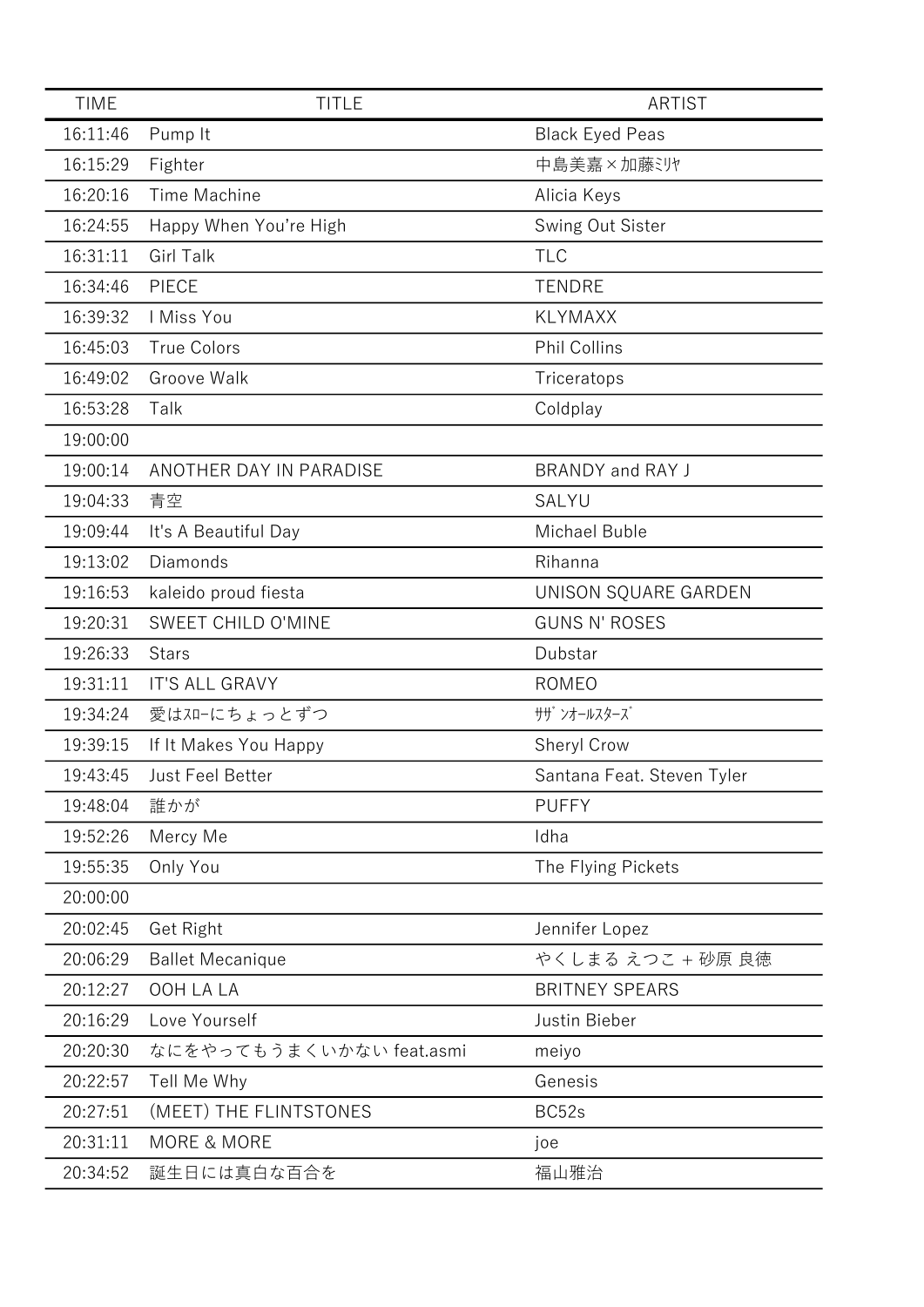| <b>TIME</b> | <b>TITLE</b>                     | <b>ARTIST</b>                     |
|-------------|----------------------------------|-----------------------------------|
| 20:39:45    | Don't Go Away                    | Sweetbox                          |
| 20:42:53    | MINE, MINE, MIEN                 | MONTELL JORDAN                    |
| 20:46:39    | 新大阪                              | ゴ スペ ラーズ                          |
| 20:50:56    | Goodbye Yellow Brick Road        | Elton John                        |
| 20:54:08    | <b>Just Missed The Train</b>     | <b>Trine Rein</b>                 |
| 21:00:00    |                                  |                                   |
| 21:10:34    | Work From Home                   | Fifth Harmony Feat. Ty Dolla Sign |
| 21:14:09    | <b>GET IT TOGETHER</b>           | <b>SEAL</b>                       |
| 21:18:12    | 明かりの灯る方へ                         | たか子<br>松                          |
| 21:22:51    | Ghostbusters                     | Ray Parker Jr.                    |
| 21:27:03    | Gobbledigook                     | Sigur ros                         |
| 21:31:11    | MY PREROGATIVE                   | <b>BOBBY BROWN</b>                |
| 21:35:41    | Be My Lover                      | La Vouche                         |
| 21:39:52    | Salamander                       | ELLEGARDEN                        |
| 21:43:28    | Daydream                         | The Aces                          |
| 21:46:07    | そんな時は                            | Sing Like Talking                 |
| 21:51:15    | R 2 The A                        | CJ Lewis                          |
| 21:55:04    | I Love You                       | Debelah Morgan                    |
| 22:00:00    |                                  |                                   |
| 22:00:15    | <b>Forever More</b>              | Puff Johnson                      |
| 22:04:35    | 地平線と君と僕                          | 矢井田瞳                              |
| 22:08:36    | <b>GOODBYE PHILAELPHA</b>        | PETER CINCOTTI                    |
| 22:13:12    | 幸せになろう                           | mihimaru GT                       |
| 22:17:41    | I GET ALONG                      | PETSHOP BOYS                      |
| 22:23:43    | Semi-Charmed Life                | Third Eye Blind                   |
| 22:27:22    | Johnny Feelgood                  | Liz Phair                         |
| 22:30:24    | Cry Me A River                   | <b>JUSTIN TIMBERLAKE</b>          |
| 22:35:12    | Open Your Heart                  | Madonna                           |
| 22:39:11    | ブロウ                              | <b>RIP SLYME</b>                  |
| 22:44:22    | All I Really Want                | Alanis Morissete                  |
| 22:49:45    | Dive To Blue                     | L'Arc-en-Ciel                     |
| 22:55:13    | Stop The Rock                    | Apollo Four Forty                 |
| 23:00:00    |                                  |                                   |
| 23:00:15    | <b>JUST AIN'T GONNA WORK OUT</b> | <b>MAYER HAWTHORNE</b>            |
| 23:02:43    | Joy Love Happiness               | Mimi                              |